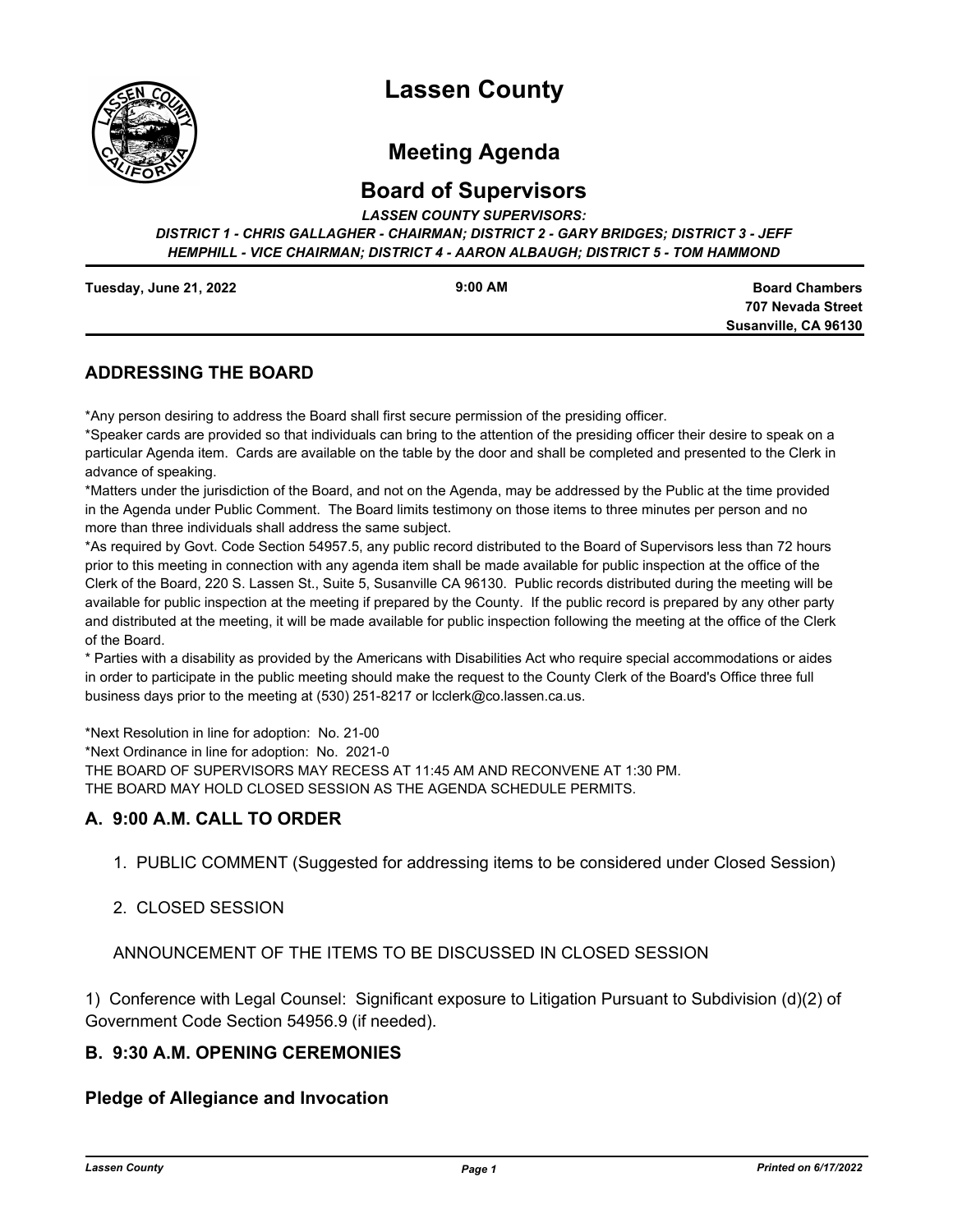## 1. ANNOUNCEMENT OF ITEMS DISCUSSED IN CLOSED SESSION

- 2. AGENDA APPROVAL, ADDITIONS AND/OR DELETIONS
- 3. PUBLIC COMMENTS

4. UNAGENDIZED REPORTS BY BOARD MEMBERS (Immediately following public comment and no later than 10:00 a.m.)

## **C. PUBLIC HEARINGS**

These matters are scheduled at the time stated, and will be heard by the Board as close to the time stated as possible.

#### **D. MATTERS SET FOR TIME CERTAIN**

These matters have been set at the time stated to accommodate the participants, and will be heard by the Board as close to the time stated as possible.

| 1            | 10:00 a.m.: PROCLAMATION<br><b>SUBJECT: Proclamation recognizing Dawn King (Community Social</b><br>Services) her retirement from Lassen County.<br>FISCAL IMPACT: None.<br><b>ACTION: Adopt.</b>                                                                                                                                                  |
|--------------|----------------------------------------------------------------------------------------------------------------------------------------------------------------------------------------------------------------------------------------------------------------------------------------------------------------------------------------------------|
| $\mathbf{c}$ | 10:00 a.m.: RECOGNITION COMMITTEE PRESENTATION<br>SUBJECT: Recognition Committee Award Presentation for June.<br>FISCAL IMPACT: None.<br>ACTION REQUESTED: Present Recognition Awards to the following<br>employees: 10 Year Award: Becky Terwilliger (Community Social Services);<br>and 15 Year Award: Tricia Diamond (Child & Family Services). |
| 3            | 10:05 a.m.: LASSEN NATIONAL FOREST<br>SUBJECT: Verbal report from Lassen National Forest Supervisor Deb<br>Bumpass regarding Dixie Fire post-wildfire forest restoration activities on<br>USDA Forest Service (USFS) managed land.<br>FISCAL IMPACT: None.<br><b>ACTION REQUESTED: Receive report.</b>                                             |

10:25 a.m.: RECESS

## **E. STUDY SESSION**

#### **F. BOARDS AND COMMISSIONS**

## **G. INFORMATION/CONSENT CALENDAR**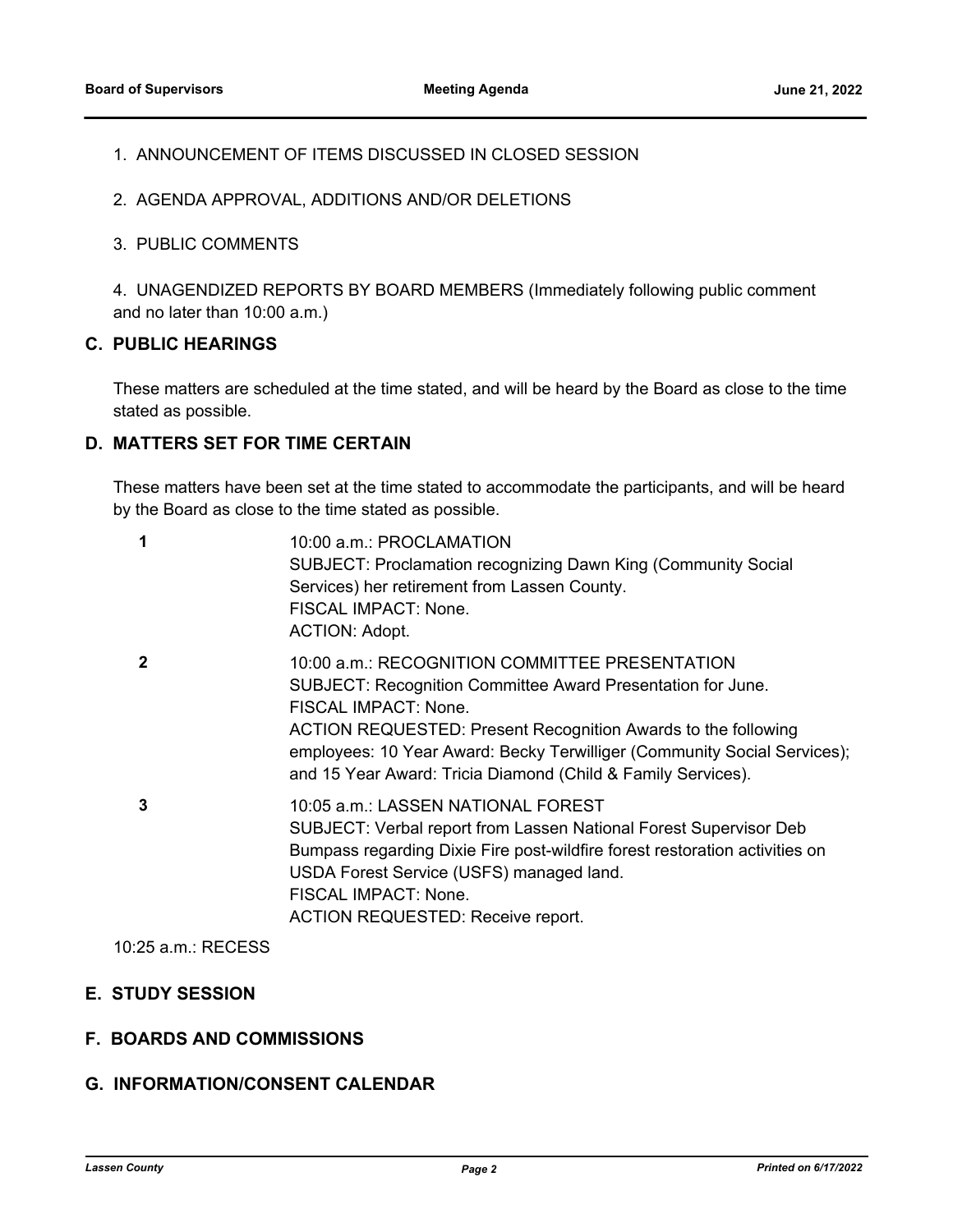These matters are routine in nature and usually approved by a single vote. Prior to action of the Board, the public will be given the opportunity to comment on any consent item

## AUDITOR'S OFFICE

#### **1** THIS ITEM WAS PULLED FROM THE AGENDA.

#### COUNTY ADMINISTRATIVE OFFICE

| $\mathbf{2}$ | PRISON TRIAL COSTS REIMBURSEMENT PROGRAM ITEMS                       |
|--------------|----------------------------------------------------------------------|
|              | SUBJECT: Recap of High Desert State Prison Trials Cost Reimbursement |
|              | Billing for the months of July 2021, through May, 2022.              |
|              | FISCAL IMPACT: None.                                                 |
|              | ACTION REQUESTED: Receive and file.                                  |
|              |                                                                      |

*Attachments:* [doc03041920220615124245](http://lassen.legistar.com/gateway.aspx?M=F&ID=a2debedd-0054-4c80-ae9b-1f352644f999.pdf)

## COUNTY CLERK-RECORDER

| 3 | <b>Attachments:</b> | <b>MINUTES</b><br>SUBJECT: Meeting Minutes of June 14, 2022.<br>FISCAL IMPACT: None.<br><b>ACTION REQUESTED: Approve.</b><br><b>DRAFT MINS</b>                                                                                                                                                                                                                                              |
|---|---------------------|---------------------------------------------------------------------------------------------------------------------------------------------------------------------------------------------------------------------------------------------------------------------------------------------------------------------------------------------------------------------------------------------|
| 4 |                     | THIS ITEM WAS REMOVED FROM THE AGENDA.                                                                                                                                                                                                                                                                                                                                                      |
| 5 |                     | <b>ELECTIONS</b><br>SUBJECT: Certified Statement of Results for the June 7, 2022, Statewide<br>Direct Primary Election.<br>FISCAL IMPACT: None.<br>ACTION REQUESTED: 1) Receive and file the Certified Statement of<br>Results for the June 7, 2022, Statewide Primary Election, as per Elections<br>Code Section 15372; and 2) Declare the results as per Elections Code<br>Section 15400. |
|   | <b>Attachments:</b> | <b>Board Memo Certif of Election June 2022</b><br>June 7 2022 Final Results                                                                                                                                                                                                                                                                                                                 |

HEALTH AND SOCIAL SERVICES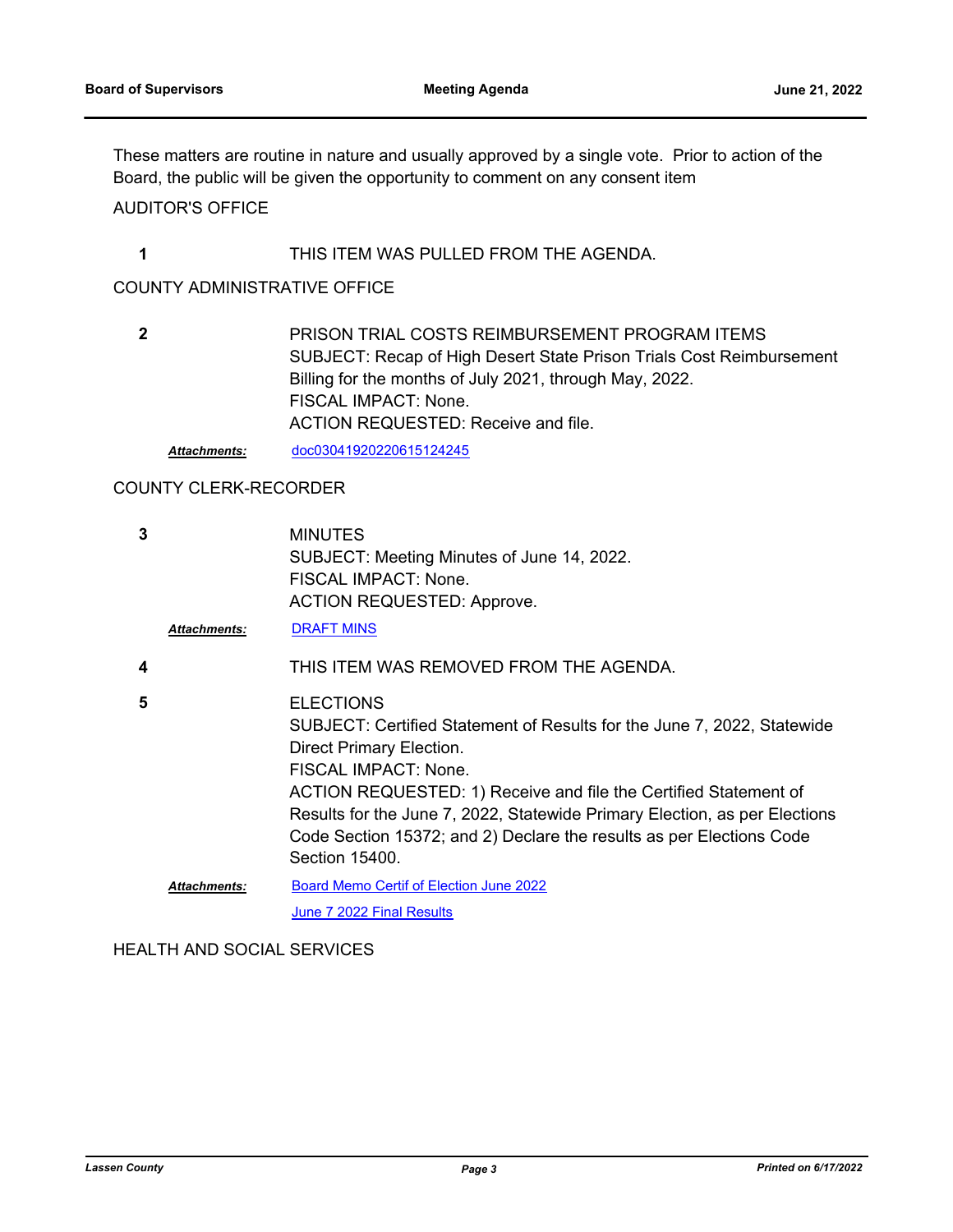| 6 |                     | <b>AGREEMENTS</b>                                                       |
|---|---------------------|-------------------------------------------------------------------------|
|   |                     | SUBJECT: Health and Social Services Agreements to include the following |
|   |                     | Contractors: North American Mental Health, Visions of the Cross,        |
|   |                     | Spare-A-Dime, Pathways to Child and Family Excellence, Restpadd Inc.,   |
|   |                     | Restpadd Health Corp., Remi Vista, Empire Recovery Center and Redwood   |
|   |                     | Toxicology Laboratory, Inc.                                             |
|   |                     | FISCAL IMPACT: here is no impact to County General Funds.               |
|   |                     | ACTION REQUESTED: 1) Approve Agreements; and 2) authorize the CAO       |
|   |                     | to execute the Agreements.                                              |
|   | <b>Attachments:</b> | G6-HSS Agreements 6.21.22                                               |
|   |                     | $C T \wedge T T$ $A C T T T \wedge T T \wedge T T$                      |

**7**

STATE AGREEMENTS

SUBJECT: Health and Social Services Agreements to include the following Contractors: Amendment A01 to Contract # 21-10011 between the Department of Health Care Services and County of Lassen for County Based Medical Administrative Activities (CMAA) for Fiscal Year 2021/2024. FISCAL IMPACT: There is no impact to County General Fund, this is a Revenue Agreement. ACTION REQUESTED: 1) Approve Agreements; and 2) Authorize the CAO to execute the Agreements.

*Attachments:* [G7- Agreement #21-10011- CMAA 6.21.22](http://lassen.legistar.com/gateway.aspx?M=F&ID=d6fd0a0f-c55c-479b-b602-a0ccb7323fe1.pdf)

#### INFORMATION SERVICES

**8**

DATA POWER CENTER SUBJECT: Distributed Backup Power for Data Center. FISCAL IMPACT: \$140,000 Capitalized project spanning Information Services Department (ISD) Fund/Budget Unit No. 104-0322 and Office of Emergency Services grant funds. ACTION REQUESTED: Approve purchase.

*Attachments:* [IT Attach](http://lassen.legistar.com/gateway.aspx?M=F&ID=967bd160-c91f-44a4-815c-f6c1d5785468.pdf)

#### SHERIFF'S DEPARTMENT

**9**

**TRAINING** 

SUBJECT: Travel authorization for one patrol sergeant to attend the mandatory POST Supervisory Course in Milpitas, California, July 11 - 22, 2022. The estimated cost of the training is approximately \$2,781.57, for hotel and per diem. There is no cost for tuition. Full per diem is to be provided prior to the start of training session. FISCAL IMPACT: From Public Safety - Sheriff patrol Fund Budget Unit No. 130-0522. ACTION REQUESTED: Approve.

*Attachments:* [SO Attach](http://lassen.legistar.com/gateway.aspx?M=F&ID=b545ce89-4705-4bb1-aa43-212508214600.pdf)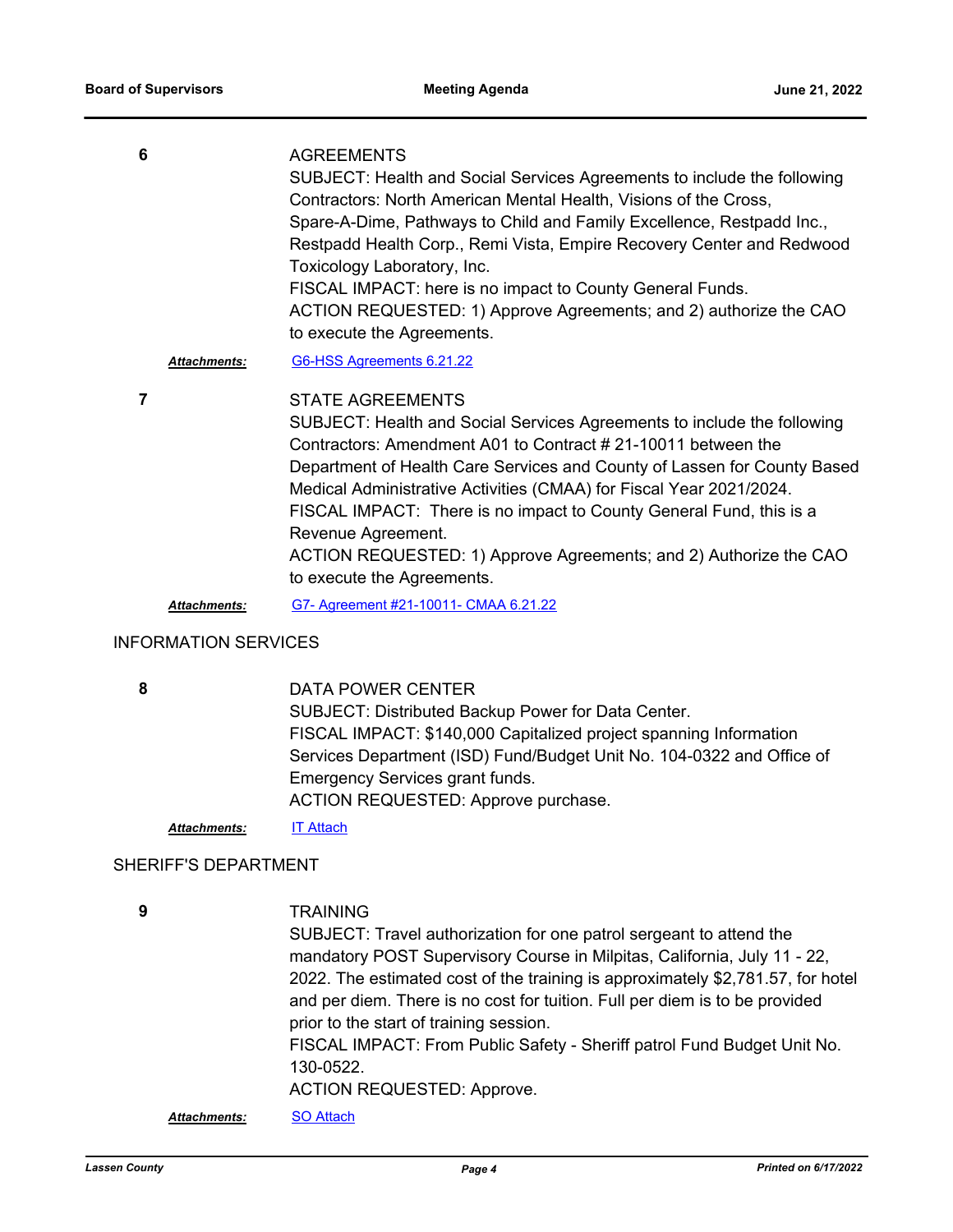| 10                  | ADULT CORRECTIONAL OFFICE SUPPLEMENTAL CORE TRAINING<br>SUBJECT: Travel authorization for Correctional Deputy Jesse Traetz to |
|---------------------|-------------------------------------------------------------------------------------------------------------------------------|
|                     | attend the required Standard Training for Corrections (STC) training from                                                     |
|                     | June 28th through July 11th.                                                                                                  |
|                     | FISCAL IMPACT: Funds have been appropriated within Fund/Budget Unit                                                           |
|                     | No. 130-0525. The total estimated cost of training is approximately                                                           |
|                     | \$2,715.07.                                                                                                                   |
|                     | <b>ACTION REQUESTED: Approve.</b>                                                                                             |
| <b>Attachments:</b> | <b>SO CORE Attach</b>                                                                                                         |

#### TREASURER/TAX COLLECTOR

**11** THIS ITEM WAS PULLED FROM THE AGENDA.

MISCELLANEOUS CORRESPONDENCE ITEMS

ACTION REQUESTED: Receive and file the following correspondence: a) Lassen County Behavioral Health Advisory Board meeting agenda for June 13, 2022. b) Application for Alcoholic Beverage License(s) - Iron Horse Saloon LLC. **12** *Attachments:* [MISC CORR](http://lassen.legistar.com/gateway.aspx?M=F&ID=13218ca3-31e4-4bb7-acfc-a8d2194da691.pdf)

#### **H. DEPARTMENT REPORTS**

OFFICE OF EMERGENCY SERVICES

REVIEW OF LOCAL EMERGENCY SUBJECT: Review proclamation for the Beckwourth and Dixie Local Emergency (Resolution NO. 21-033 and 21-037) and the Beckwourth and Dixie Local Health Emergency (Resolution NO. 21-038 and 21-050). FISCAL IMPACT: None. ACTION REQUESTED: That the Board of Supervisors review resolution NO. 21-033, 21-037, 21-038 and 21-050 and continue, terminate or allow resolutions to expire. **1**

*Attachments:* [OES Attach](http://lassen.legistar.com/gateway.aspx?M=F&ID=7ba8bc9d-fc80-4ef8-bc60-28dccc18848e.pdf)

COUNTY ADMINISTRATIVE OFFICE

**2** SUBJECT: INFORMATION FOR THE BOARD OF SUPERVISORS

#### **I. CORRESPONDENCE**

**J. AGENDA ADDENDUM**